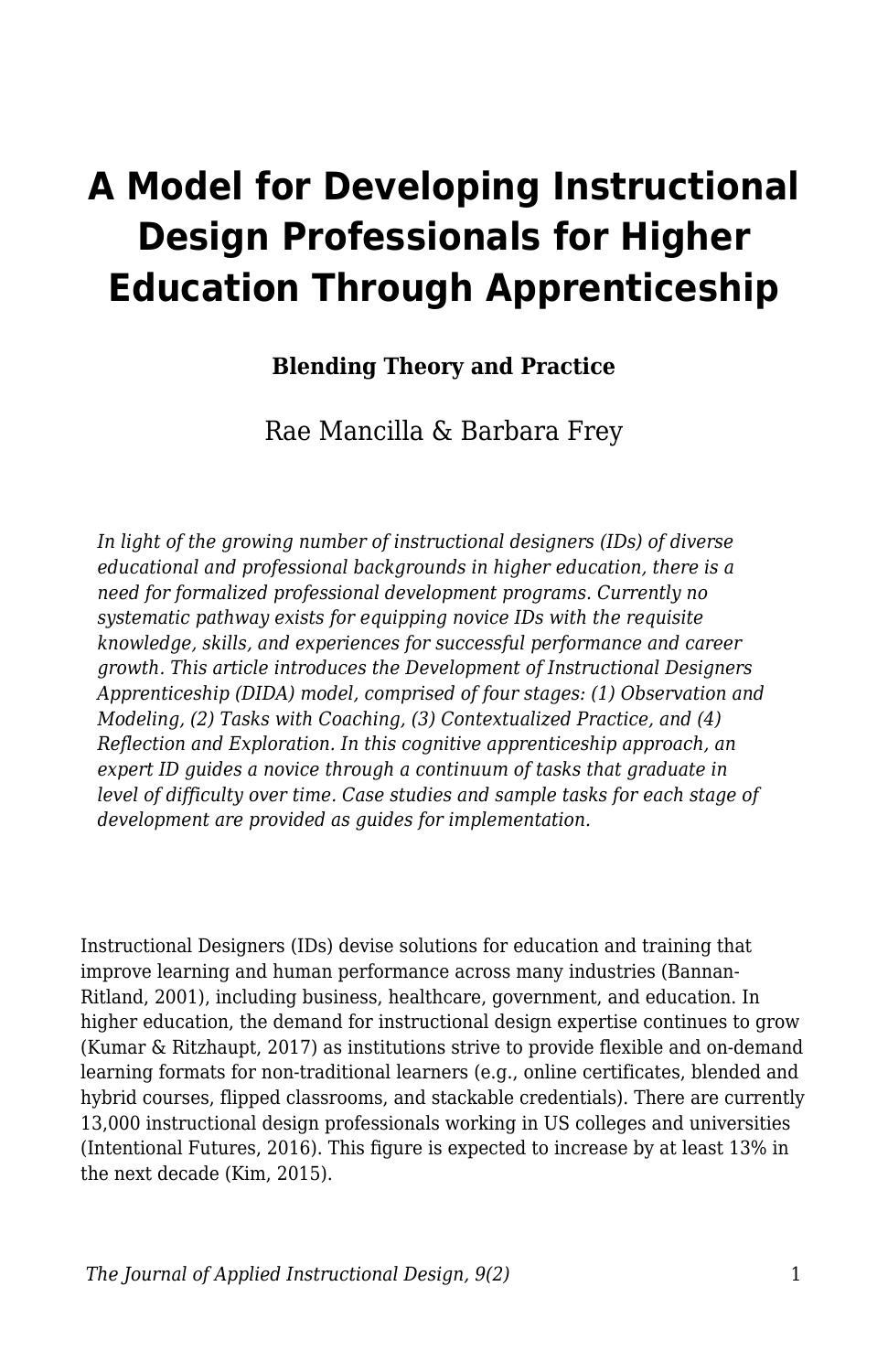The role of instructional design in academia is multifaceted and varies based on placement within individual schools, departments, or centers for teaching and learning. IDs serve as curriculum designers, managers, trainers, and support specialists. They have a diversified and evolving skill sets, in the areas of soft skills, technical skills, project management, knowledge of learning theory, pedagogy, and instructional design (Ritzhaupt & Kumar, 2015). How IDs acquire the necessary skills and competencies for job performance, however, remains poorly understood (Ge & Hardré, 2010). Since few institutions confer degrees in instructional design or technology (Ashbaugh & Pina, 2014).Most IDs migrate into the field from other disciplines—as experienced faculty, administrators, technologists, librarians, and web developers— and require on the job training to equip them with the knowledge, practices, and identities central to design work (Manathunga, 2007).

Nonetheless, there is no systematic method for preparing new IDs to become experts in their profession once they are employed in academic settings. This has led to calls for scholarship addressing "a detailed examination of the progression from novice to expert practice by instructional designers" (Tracey & Boling, 2014, p. 658). Responding to the need for adequate on-site preparation for new IDs, we propose a professional development model grounded in the theories of cognitive apprenticeship (Collins et al., 1989) and situated learning (Lave & Wenger, 1990). This paper discusses the Development of Instructional Designers Apprenticeship (DIDA) Model, a developmental continuum to progress IDs from novice to expert in a series of four stages.

## **Preparation of Instructional Designers for the Higher Education Workplace**

The instructional design profession, especially in the online environment, is still relatively new with no clear or common career path. There is no universal profile for IDs, as they are a highly educated and diverse group of professionals holding primarily masters' or doctoral degrees, some with formal credentials in teaching, instructional design, instructional technology, or media development. Others possess training in library science, graphic design, technical writing, and faculty development (Intentional Futures, 2016). In the workplace, IDs wear titles such as online learning support specialist, instructional technologist, learning designer, eLearning specialist, multimedia specialist, and instructional developer (Fong et al., 2017).

The International Board of Standards for Training, Performance, and Instructions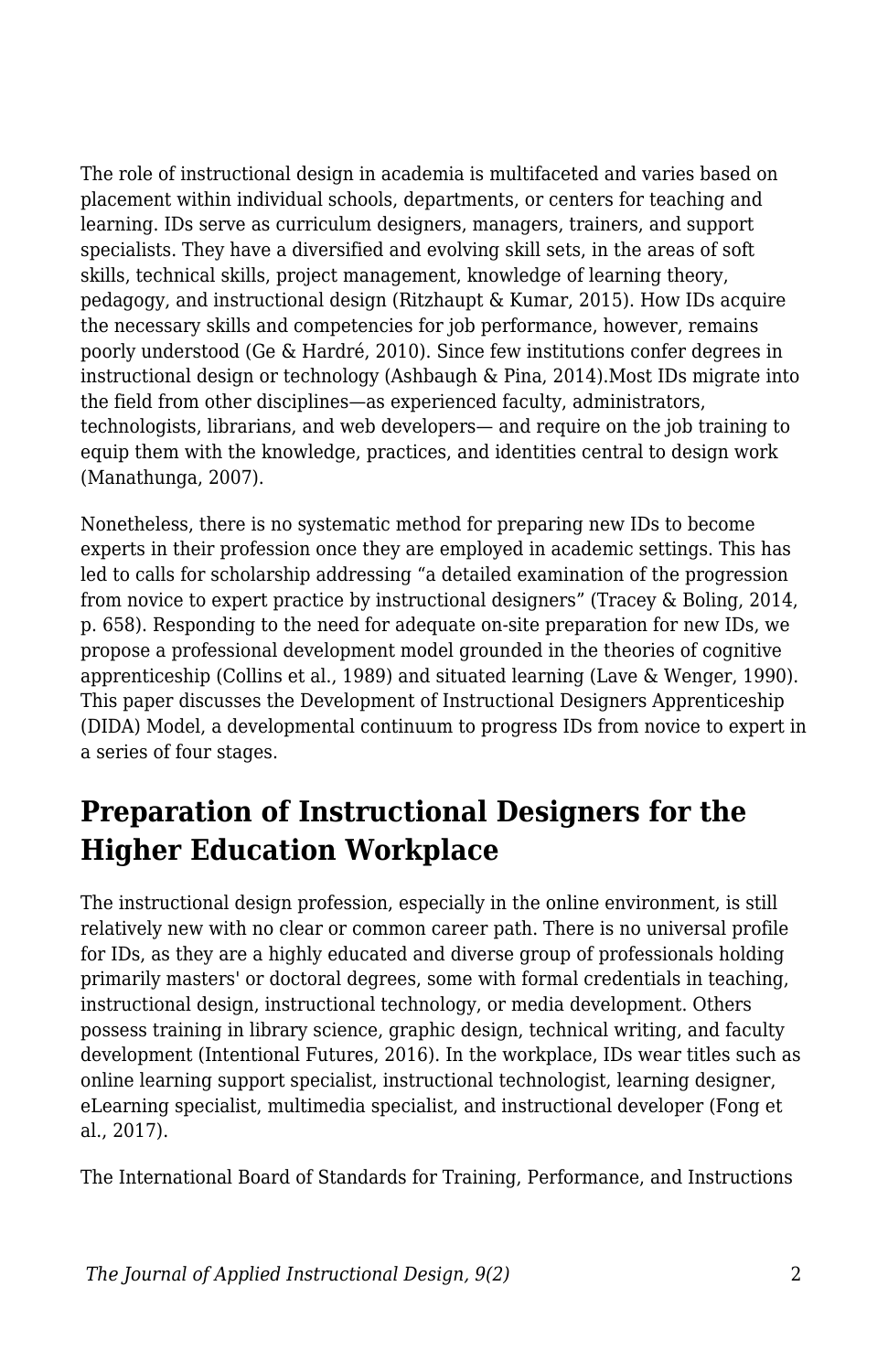(IBSTPI) (2012) provides instructional design competencies commonly referenced in business and industry training, instruction, and performance improvement. An area "characteristically unnoticed in recent history is the context of higher education and instructional design" (Kumar & Ritzhaupt, 2017, p. 371). As such, the requisite competencies and skills required of IDs in higher education remain ambiguous and ill-defined. Recent reports have classified instructional design responsibilities into four general categories—designing, managing, training, and providing support to faculty (Beirne & Romanoski, 2018). Research examining instructional design practices note that IDs frequently support faculty subject matter experts in designing courses, conducting needs analyses, applying design/learning theories, and assessing program effectiveness. Ultimately, IDs serve students and aim to help them learn more efficiently (Kumar & Ritzhaupt, 2017). IDs must also be able to multitask, team-build, develop relationships, manage projects, and market instructional design services (Villachica et al., 2010).

Instructional design research has extensively documented the differences between expert and novice designers. In Sugar's (2014) meta analysis of instructional design, he notes that expert designers, unlike novices, recognize patterns, infer relationships between issues and solutions, disregard irrelevant information, and apply instructional strategies from previous experiences. Even when IDs are prepared in graduate education programs focused on instructional design, they often struggle to apply design models to complex cases, problem-solve under pressure, and adapt prescribed best practices for individual courses or programs (Stefaniak, 2017).

Due to their lack of preparedness (Tate, 2017) and the evolving nature of the field, many academic institutions that hire new IDs must supplement their formal education with specialized internal training, webinars, professional memberships, and conferences. The Online Learning Consortium, Quality Matters, Association for Educational Communications and Technology, and Educause are key providers of an ID's professional development.

### **Traditional Apprenticeship, Cognitive Apprenticeship, and Instructional Design**

Before the advent of formal schooling, job-embedded learning through apprenticeship was the primary method for equipping professionals for the workplace. Traditional apprenticeship has been considered a natural way to learn, where "apprentices learn their field by watching and assisting a master of a trade or practice" (Dickey, 2008, p. 507). By the end of this interchange between expert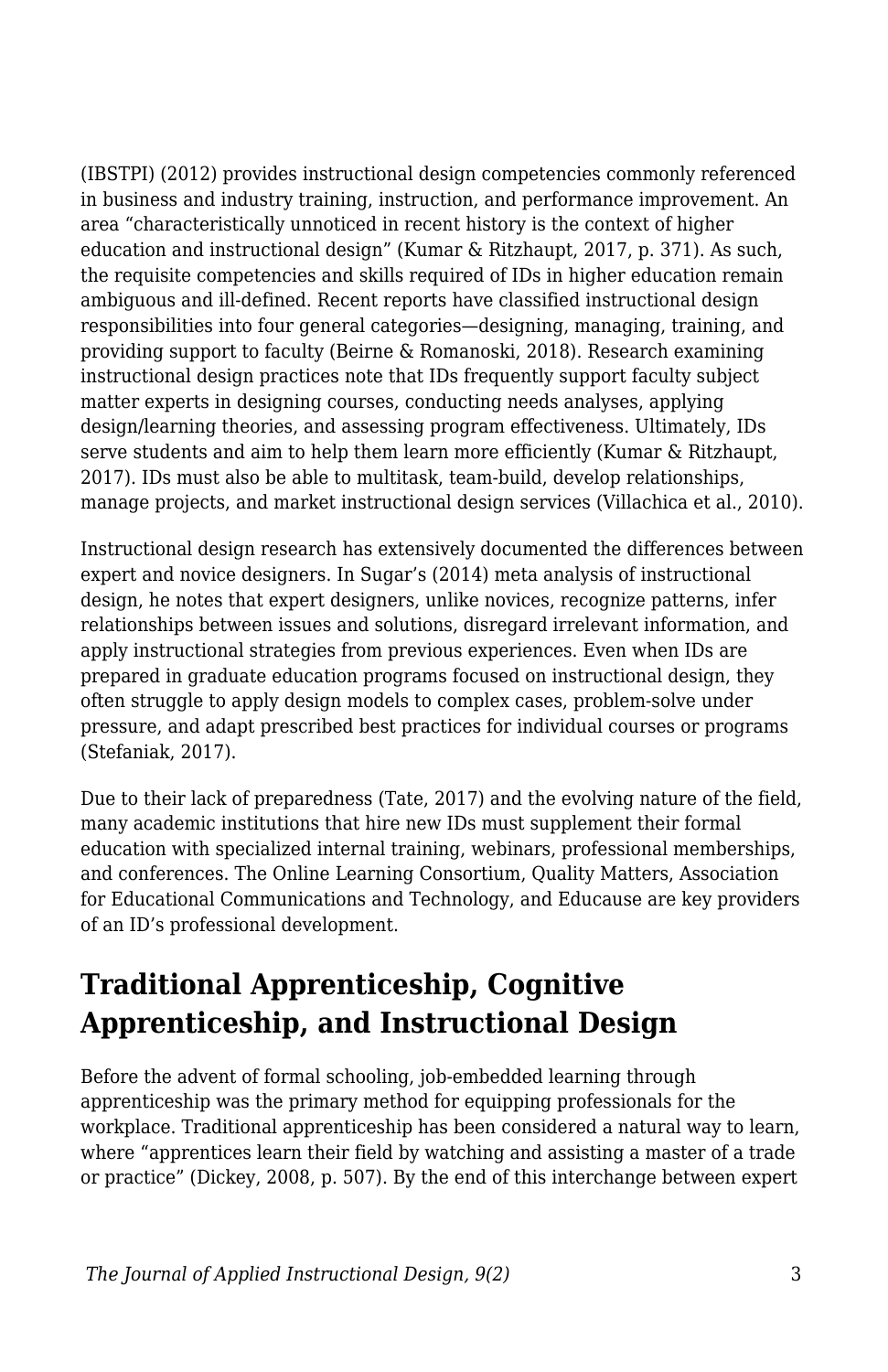and novice, the novice should possess the necessary knowledge, skills, and tools of the trade to perform their job function without assistance.

However, the affordances of apprenticeship extend beyond the mastery of physical tasks. It can aid in teaching novices the implicit mental models and habits of mind of an expert (e.g., problem-solving, task analysis), through a process referred to as cognitive apprenticeship (CA). In CA, an expert's thinking is made visible to a novice by a series of instructional phases situated in an authentic learning environment, known as situated learning—modeling, coaching, scaffolding, articulation, reflection, and exploration (see Collins et al., 1989). Like traditional apprenticeship, CA focuses on learning through guided experience, with the goal of moving a novice to autonomy by gradually removing instructional supports.

Both traditional and CAs have been used to successfully prepare new professionals for a variety of career paths, including art, aviation, dentistry, education, engineering, law, medicine, and nursing, among others. Within education, noviceexpert apprenticeship relationships can be observed in pre-service student teaching practicums, graduate teaching assistantships, and the postdoctoral continuum from student researcher to teaching scholar. In higher education, most research on CA has focused on teacher training programs, where they have been shown to positively impact educators' attitudes, instructional planning, technology use, and knowledge transfer (Denner & Burner, 2008; Dickey, 2008).

In the field of instructional design, apprenticeship has been identified as a promising pathway for helping new designers hone their craft and develop expertise through immersion in the process (Tracey & Boling, 2014). A cognitive apprenticeship instructional design curriculum was initially proposed by Ertmer and Cennamo (1995) as a classroom teaching model for fostering competency among graduate students. Their model outlined six levels of instructional activities aligned with the pedagogical features of Collins and colleague's (1989) CA framework. Activities encouraged individual and team problem-solving of simulated design cases and students provided the rationale for decision-making, while the instructor assumed the role of design expert and project manager. Although overall successful in teaching the principles of design thinking, the authors reported that the lack of realistic design problems was a limitation of the CA classroom experience.

Currently there are no documented examples of CA programs for IDs in the higher education workplace, although Ertmer et al. (2008) have recommended that novice and expert IDs be paired during the onboarding process to facilitate mentoring. One recent effort in this area is Penn State University and Educause's cross-institutional ID2ID program, where expert and novice IDs are partnered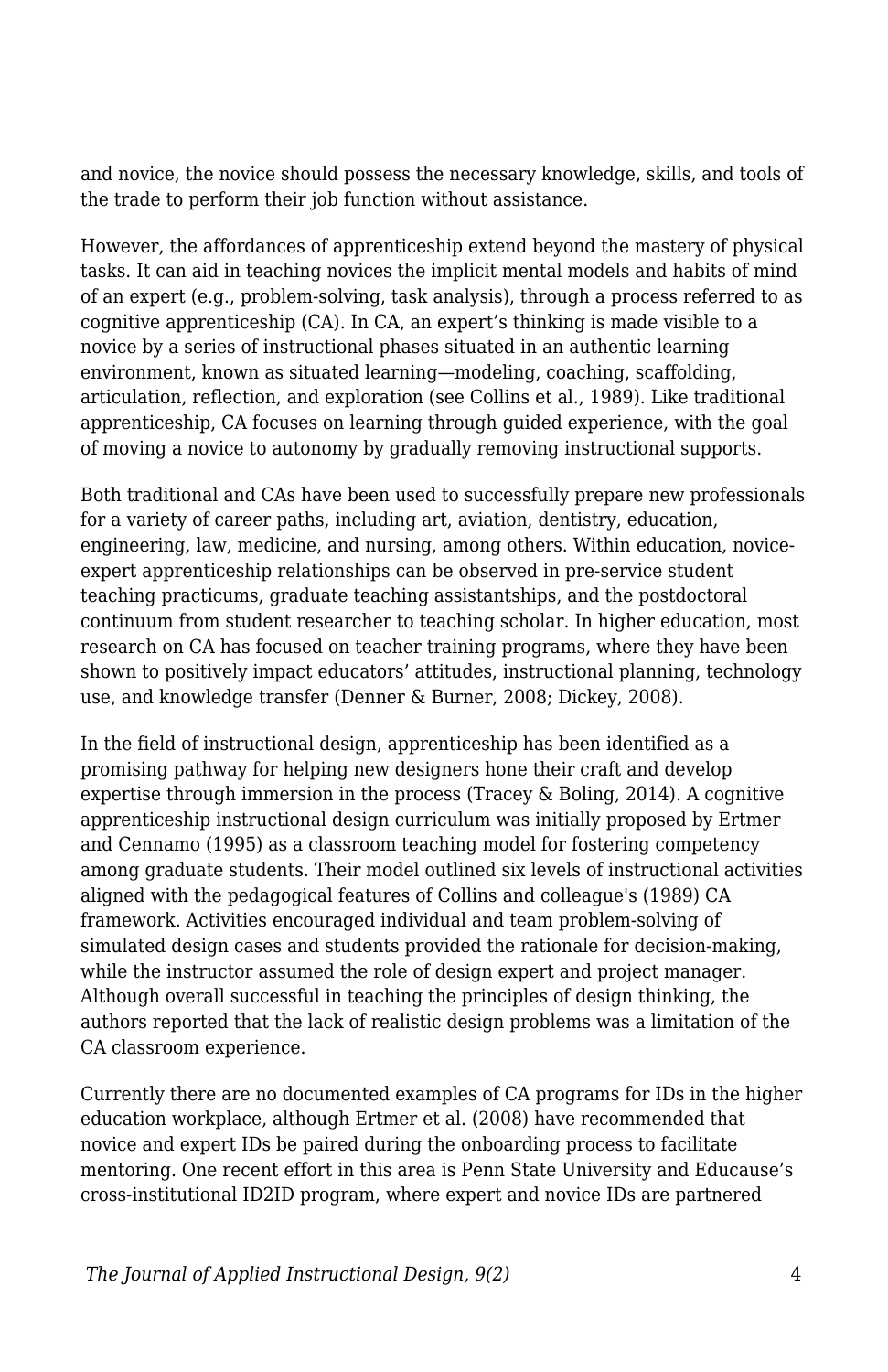together for a 6-month period to informally share best practices and discuss common design challenges (Beirne & Romanoski, 2018). While early feedback from the peer mentorships has been positive, the program does not offer systematic professional development for IDs, as the content, experiences, and direction of interactions is peer-driven (e.g., participants determine meeting frequency, topics, goals). It is also important to note that instructional design roles across institutions can significantly differ in scope and course development foci (e.g., online, residential, blended). Therefore, there remains a need for localized CA programming within individual learning design units to acclimate novice IDs to the instructional design role within the context of their specific institution.

## **Introducing the Model for Developing Instructional Designers Apprenticeship (Dida)**

The Development of Instructional Designers Apprenticeship model (DIDA) is an extension of Ertmer and Cennamo's (1995) work on cognitive apprenticeship streamlined for the higher education workplace, rather than the classroom. It is a continuum of immersive tasks designed to foster competence among recently employed, novice IDs with little to no practical experience in design knowledge, practices, processes, and thinking. The professional background of a newly hired ID determines the starting point of the model, potentially at Stages 1, 2, or 3.

A primary assumption of the model is that IDs are embedded in an authentic context for learning as designers in the field of higher education. Situated learning is therefore the backdrop of the model rather than an isolated stage. Articulation refers to "any method of getting students to articulate their knowledge, reasoning, or problem-solving processes" (Collins et al., 1989, p. 482). At the heart of the model, novice IDs verbalize their thought processes with their expert ID mentor and members of the design team at their institution throughout each stage.

Figure 1 provides an overview of the 4 stages of DIDA: (1) Observation and Modeling, (2) Tasks with Coaching, (3) Contextualized Practice, and (4) Reflection and Exploration. These stages can be iterated or extended based on the needs of the entry-level ID or institution. An institution might align the stages of DIDA to their provisional period of employment.

Figure 1

Stages of the Developing Instructional Designers Apprenticeship Model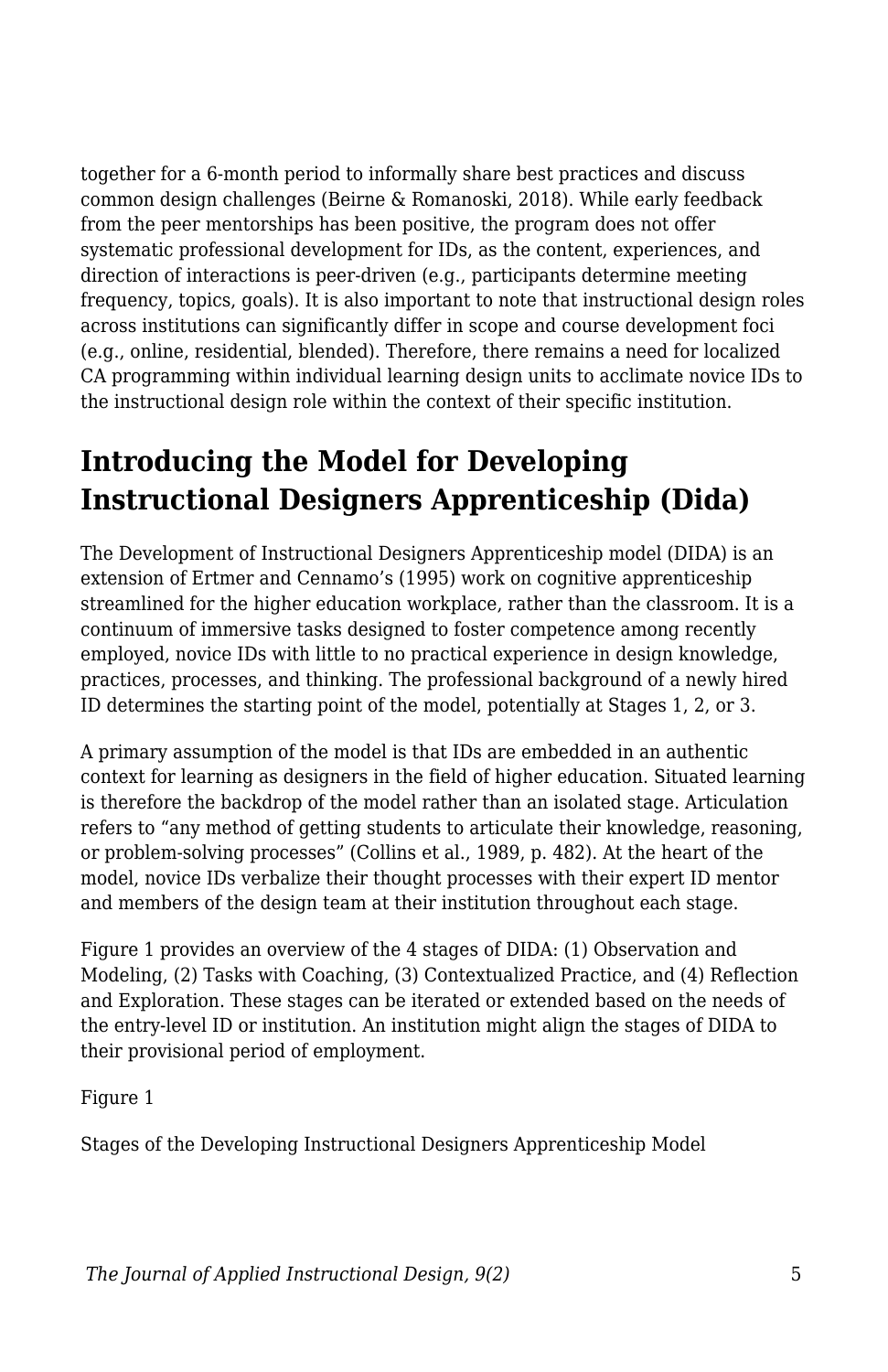

The DIDA stages encompass pedagogical features relevant to the development of an instructional design professional. A high-level description of each of the stages follows. A full summary of tasks for the DIDA process can be found in Appendix A. It is not an exhaustive list but provides a foundation that may be customized according to the needs of the institution.

### **Stage 1: Observation and Modeling**

Provides multiple opportunities for the novice ID to engage in peripheral observation of experienced instructional design practitioners at work. *Observation* is key for exposing the novice to the "implicit cognitive strategies and rules-ofthumb [that] heavily influence the design process" (Kirschner et al., 2002, p. 87).

Ertmer et al. (2008) highlight that the heuristics of expert IDs cannot "be found in an instructional design textbook but [are] much more idiosyncratic and drawn from the unique collection of previous experiences" (p.28), like those of a seasoned ID. Witnessing the process of real-world problem-solving (successes and failures)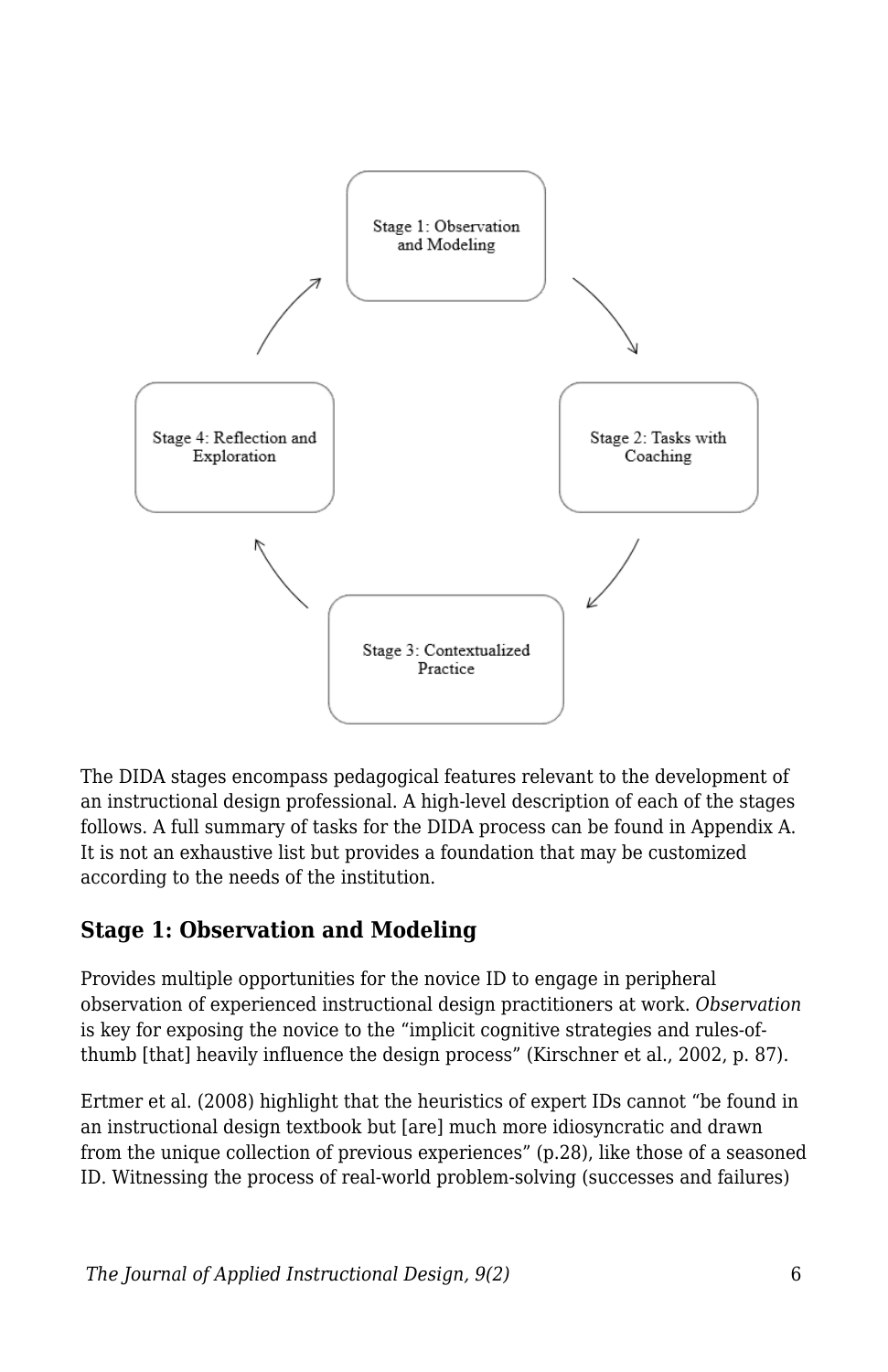in its entirety is necessary for building the novice's experience base.

Similarly, *modeling* entails explicitly demonstrating the behaviors and cognitive processes used by experienced designers. Here, expert IDs employ think-aloud (Perez & Emory, 1995) or design-aloud protocols to model foundational knowledge, patterns of thinking (e.g., analyzing ill-structured problems), and concrete design skills for the novice to try in the future (e.g., creating a course map). Through ongoing communication, experts verbally articulate their approach to a design problem (e.g., determining the scope and sequence of a unit), teaching the novice to think and act as a professional designer (Ertmer & Cennamo, 1995).

Sample observation and modeling experiences may include:

- Observing course authoring in the Learning Management System (LMS) environment.
- Modeling the process for developing course development timelines and milestones.

### **Stage 2: Tasks with Coaching**

Focuses on experienced IDs coaching the novice through basic design tasks, while gradually decreasing their level of support. *Coaching* is the "one to one process of helping others to improve, to grow, and to get to a higher level of performance, by providing focused feedback, encouragement and raising awareness" (Pousa & Mathieu, 2010, p. 3). Here the expert ID "coach" pushes the novice to actively demonstrate the knowledge that they have acquired from the observation and modeling stages (Ertmer & Cennamo, 1995).

Expert practitioners may assist with organizational skills and goal setting, in addition to probing the novice to justify their design decision-making, helping them recognize flaws, and providing advice on alternative solutions when appropriate. Coaching interactions may consist of question and answer sessions, timely debriefings, and explanations as the novice begins acquiring structured, hands-on experience in the field.

Sample coaching tasks may include:

- Complete a MOOC on copyright, higher education pedagogy, web accessibility, or project management and design deliverables that apply the concepts.
- Outline a faculty development session on an emerging educational technology. Receive feedback on strengths and areas of improvement with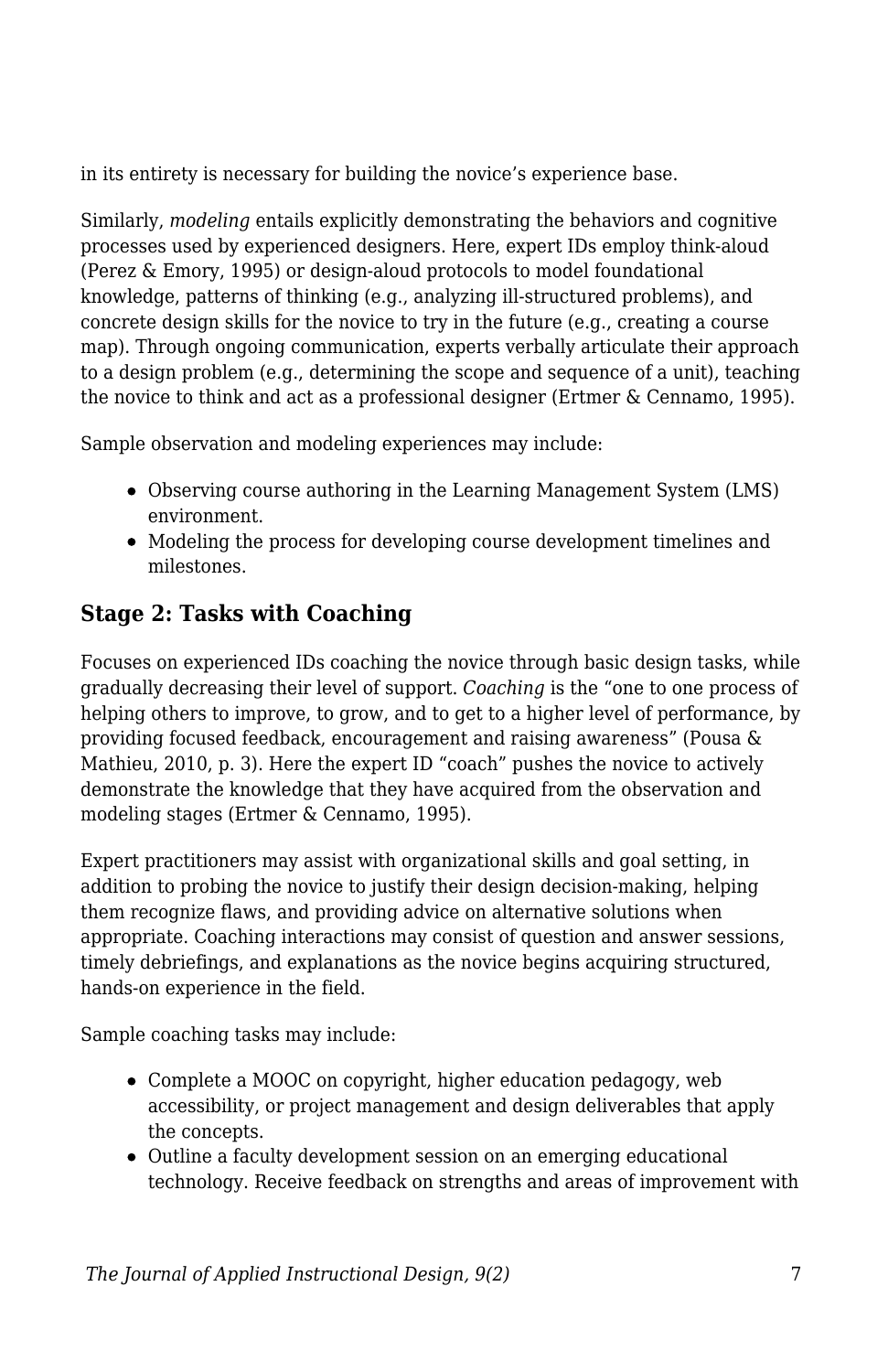an experienced ID.

#### **Stage 3: Contextualized Practice**

Involves moving the novice ID toward independent and applied problem-solving in complex, authentic situations. Here the novice moves from designing individual elements of a project (e.g., tasks) to entire projects, applying design principles in an iterative and context-driven environment (Tracy & Boling, 2014).

Work in this stage is based on Vygotsky's (1978) Zone of Proximal Development (ZPD), which contrasts the problem-solving abilities of a learner with and without the guidance or collaboration of a more capable expert. The term 'proximal' emphasizes skills that a novice ID is close to mastering, but that require some scaffolding. Common scaffolds include models, templates, and resources that provide structure (e.g., copyright flowchart for guiding copyright decision-making) as the expert ID's support wanes.

The experienced ID provides design problems at an appropriate level of complexity for the novice that are meaningful, attainable, and incorporate a level of desirable difficulty. Opportunities may entail actual problems faced by the design team, such as re-designing ambiguous assignment instructions based on student feedback or assessing a new learning technology for web accessibility. The novice strives to address use cases by offering a range of potential solutions and seeking feedback from their expert counterpart. To monitor progress and promote growth, the expert's feedback should be goal-directed, timely, actionable, balanced, and ongoing (Wiggins, 2017).

Sample contextualized practice opportunities might include:

- Develop a new course syllabus that demonstrates instructional alignment and clear policies.
- Review an existing course design and offer recommendations for enhancing interaction.

### **Stage 4: Reflection and Exploration**

Entails the self-assessment of past, present, and future instructional design professional development. At this final and ongoing stage, the novice ID has already acquired foundational skills and now applies a critical lens to their design decisions with an eye toward continuous improvement. In his analysis of professional growth, Schön (1983) distinguishes between reflection *in* action and reflection *on* action. Reflecting *in* action involves the novice ID actively thinking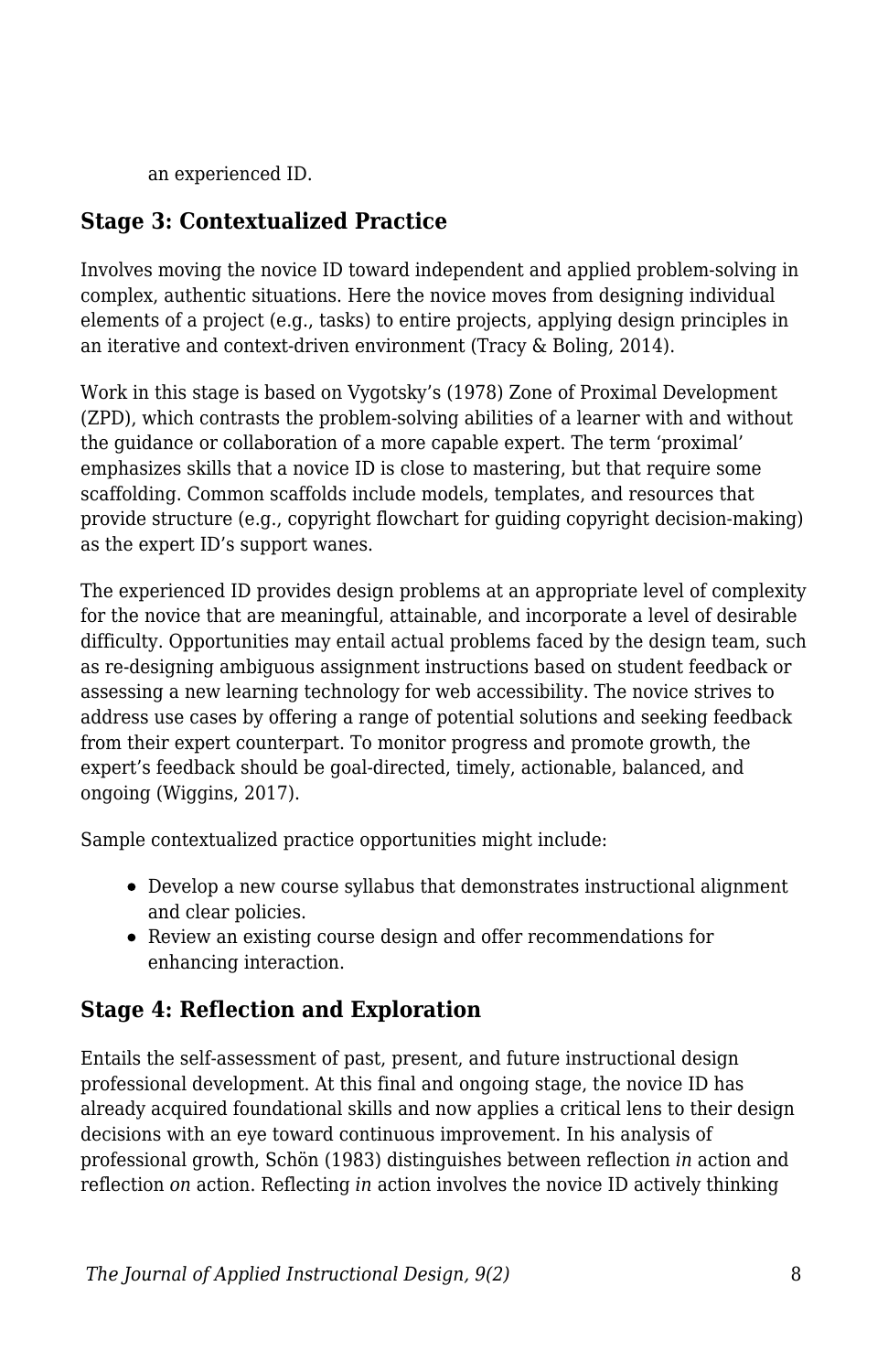about decisions as they are made, while reflecting *on* action occurs after the event, transitioning them to achieve a higher level of understanding. In the reflection *on* action process, the novice ID compares their completed designs to expert examples, bringing together theory and practice. Reflective journaling or blogging are common strategies to promote reflection. The following prompts could be addressed in these entries (Ambrose et al., 2010):

- What did you learn by completing this project?
- What questions do you have?
- What would you do differently?
- How have your skills evolved?

*Exploration* is the natural fading of supports as the novice ID takes responsibility for their learning (Collins et al., 1989). In this stage, the expert ID transitions from coach to mentor for the purpose of helping the novice advance their career beyond the resources and skills of the design team. Mentorship supports lifelong learning, which is a prerequisite for the instructional design profession, as it is constantly evolving and making use of emerging technologies.

Examples for exploration might include:

- Generating a list of short and long-term professional development goals
- Becoming a member of a professional association

## **Applying the Dida Model: a Case Example**

As all learning design units differ in structure (Vu et al., 2016), the following case study presents one instance of how the model might be applied in practice.

Consider Central State University (CSU) a large, research 1 institution with a centralized Center for Teaching Excellence (CTE) of ten years directed by Dr. Deshane Stephens. A team of eight IDs and technologists supports faculty in the design, development, and delivery of online and hybrid courses. Services include consulting on curriculum design, faculty development on pedagogy, technology integration, multimedia production, and quality assurance.

With levels of experience in higher education and online learning varying from two-10 years, the team is well-positioned to implement mentorship programs like DIDA, as several team members are senior-level IDs and can fulfill the role of expert ID in the model.

CSU adheres to a six-month provisional period for evaluating new employees. Each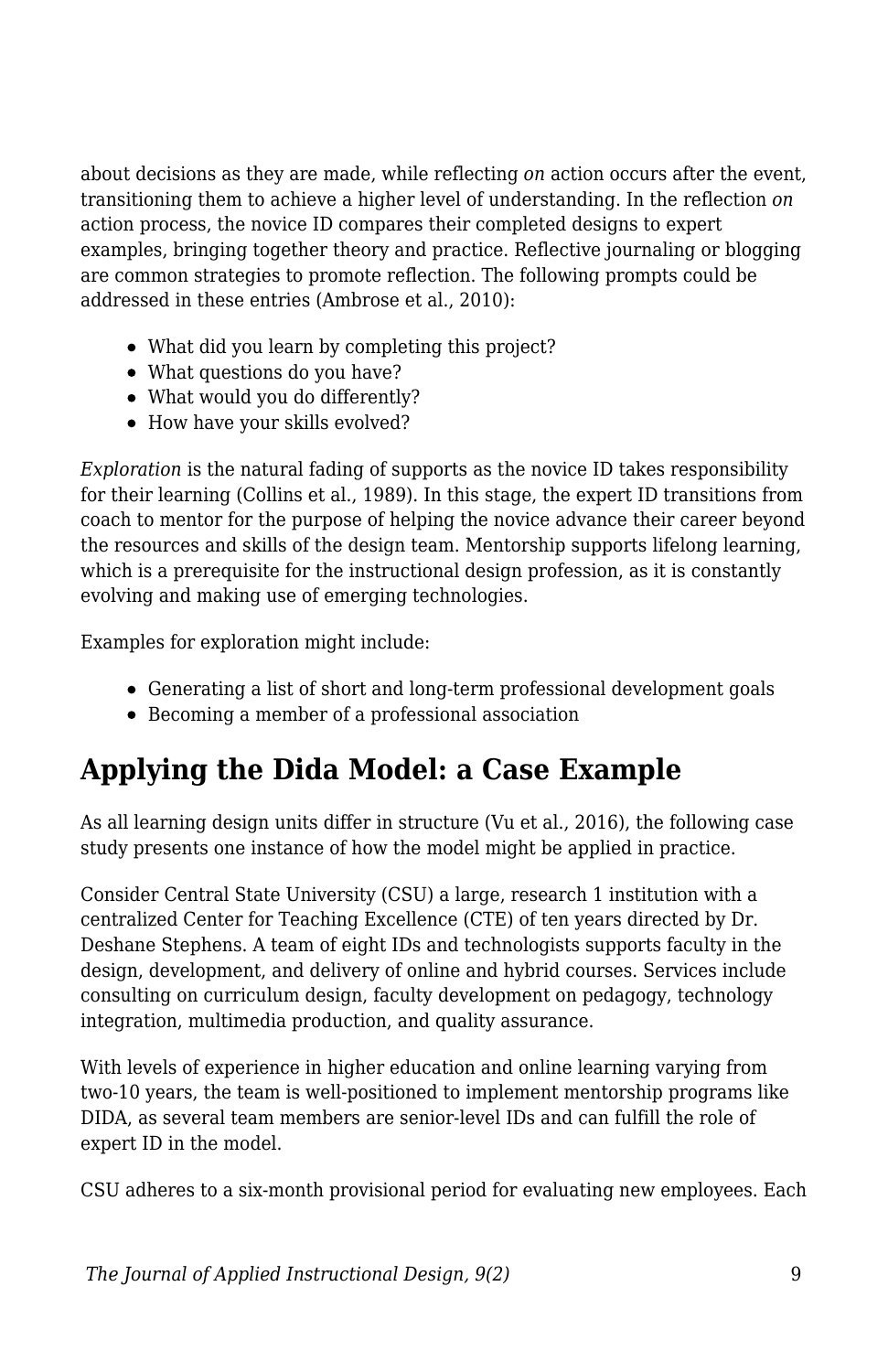employee's performance is also reviewed annually. At the CTE, new employees are onboarded with the DIDA model. The model is adapted according to the new hire's level of experience. The Center recently hired two new IDs, Graduate Greg and Corporate Carmen.

#### **Graduate Greg**

Graduate Greg completed his Master's in Instructional Design at CSU and was employed as a student worker at the CTE for one year prior to accepting his new role. He is familiar with the Center's practices and processes but was hired as an entry-level designer because he lacks real-world design experience.

#### **Corporate Carmen**

Carmen comes to the CTE with eight years of corporate banking instructional design expertise. She specialized in developing training materials for online delivery. Her most recent projects include sexual harassment, diversity in the workplace, and communication. She lacks experience in collaborating with subject matter experts, learning management systems, and the culture of higher education.

Given their differing backgrounds, Dr. Deshane has proposed that Graduate Greg begin the model at *Stage 1: Observation and Modeling*, while Corporate Carmen begins at *Stage 2: Tasks with Coaching*.

Understanding that full completion of the DIDA model may extend from months to years for an individual employee, Dr. Deshane has proposed the following timeline to align some DIDA developmental tasks with the six-month provisional period. The following tables depict the same task scaffolded at multiple stages to illustrate the progression of the model (see Tables 1 and 2).

Table 1

Graduate Greg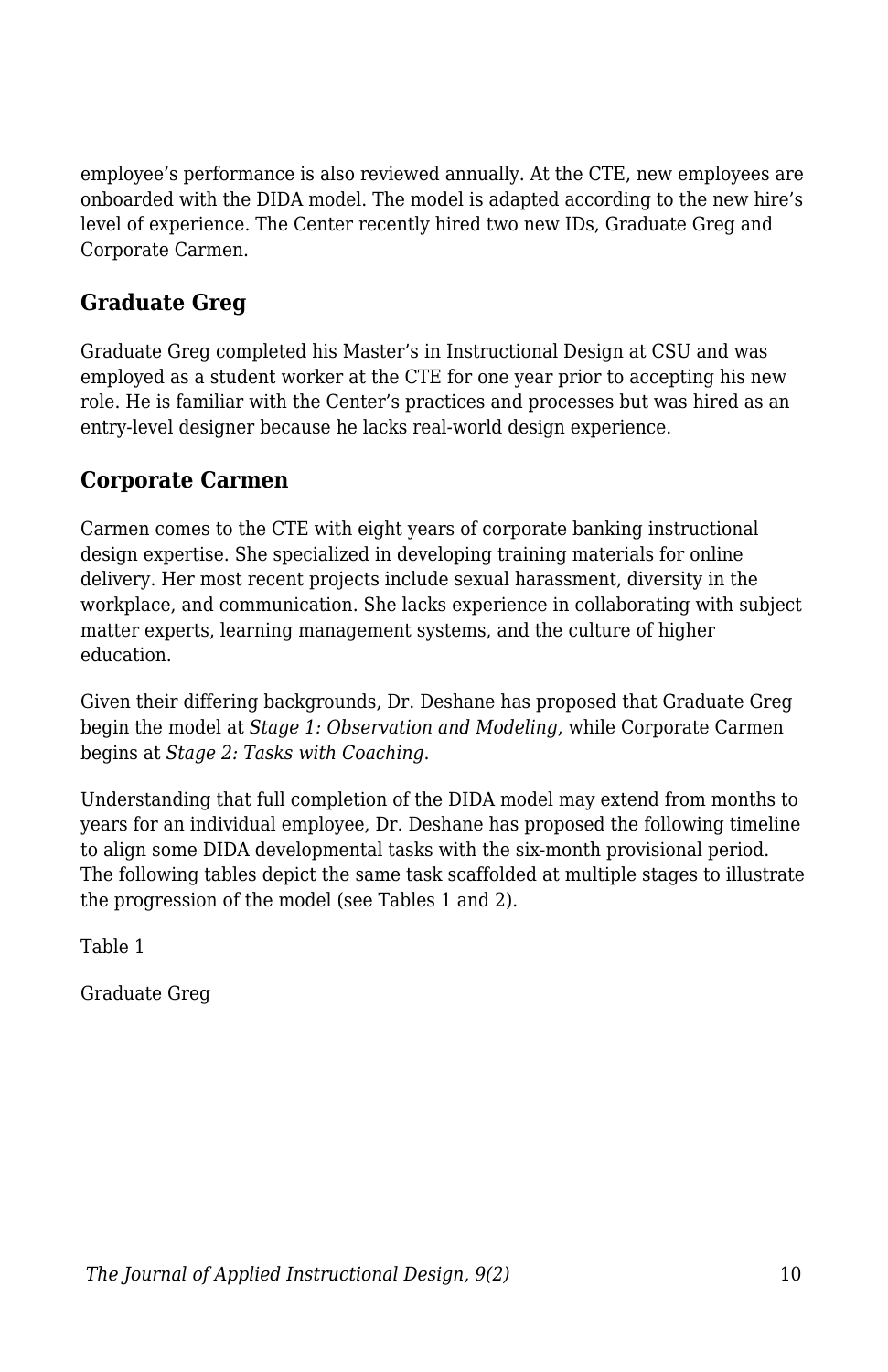| Concept                                                      | Months 1-2                                                                                                       | Months 3-4                                                                                                                                                                                       | Months 5-6                                                                                                                                        |
|--------------------------------------------------------------|------------------------------------------------------------------------------------------------------------------|--------------------------------------------------------------------------------------------------------------------------------------------------------------------------------------------------|---------------------------------------------------------------------------------------------------------------------------------------------------|
|                                                              | Stage 1:<br><b>Observation and Coaching</b><br>Modeling                                                          | Stage 2: Tasks with                                                                                                                                                                              | Stage 3:<br><b>Contextualized</b><br><b>Practice</b>                                                                                              |
| Alignment                                                    | create a course<br>map that aligns<br>learning<br>objectives,<br>activities, and<br>assessments for a<br>lesson. | Observe expert ID Review an existing<br>lesson for the alignment<br>of learning objectives.<br>activities, and<br>assessments; Discuss<br>observations and<br>recommendations with<br>expert ID. | Create a course map<br>that aligns learning<br>objectives, activities,<br>and assessments for<br>a lesson; Receive<br>feedback from expert<br>ID. |
| Subject<br>Matter Expect expert ID<br>(SME)<br>Collaboration | Observe how<br>facilitates a<br>course<br>development<br>meeting with<br>SME or faculty<br>member.               | Develop an agenda and<br>supporting materials for<br>a course development<br>meeting with SME or<br>faculty member; Discuss member.<br>plans with expert ID.                                     | Co-facilitate a course<br>development meeting<br>with expert ID and<br>SME or faculty                                                             |

#### Table 2

#### Corporate Carmen

| Concept                            | Months 1-2                                                                                                                                                                                                                | Months 3-4                                                                                                                                                                     | Months 5-6                                                                                                                                                                                                                 |
|------------------------------------|---------------------------------------------------------------------------------------------------------------------------------------------------------------------------------------------------------------------------|--------------------------------------------------------------------------------------------------------------------------------------------------------------------------------|----------------------------------------------------------------------------------------------------------------------------------------------------------------------------------------------------------------------------|
|                                    | Stage 2: Tasks with<br>Coaching                                                                                                                                                                                           | <b>Stage 3: Contextualized</b><br><b>Practice</b>                                                                                                                              | <b>Stage 4: Reflection</b><br>and Exploration                                                                                                                                                                              |
| Course<br>Development<br>Timelines | ID to create course<br>development timelines<br>on a variety of courses.                                                                                                                                                  | Collaborate with expert Draft course development<br>timelines for simple to<br>complex courses; Compare<br>proposed timelines to<br>actual timelines produced<br>by expert ID. | Reflect on similarities,<br>differences, and best<br>practices in the<br>production of course<br>development timelines;<br>Consult with expert ID.                                                                         |
| Accessibility                      | Complete a workshop<br>or MOOC on<br>developing accessible<br>digital materials; Meet<br>with disability services<br>specialist and expert ID<br>to discuss barriers<br>faced by online<br>students with<br>disabilities. | Create documents (e.g.,<br>Word, PowerPoint, and<br>PDF) using accessibility<br>checkers and applying ADA<br>web accessibility<br>compliance; Discuss with<br>expert ID.       | Create a matrix<br>reflecting on the best<br>practices in accessible<br>course design and noting<br>the impact/effort of each<br>practice; Discuss matrix<br>with expert ID; Identify<br>areas for additional<br>training. |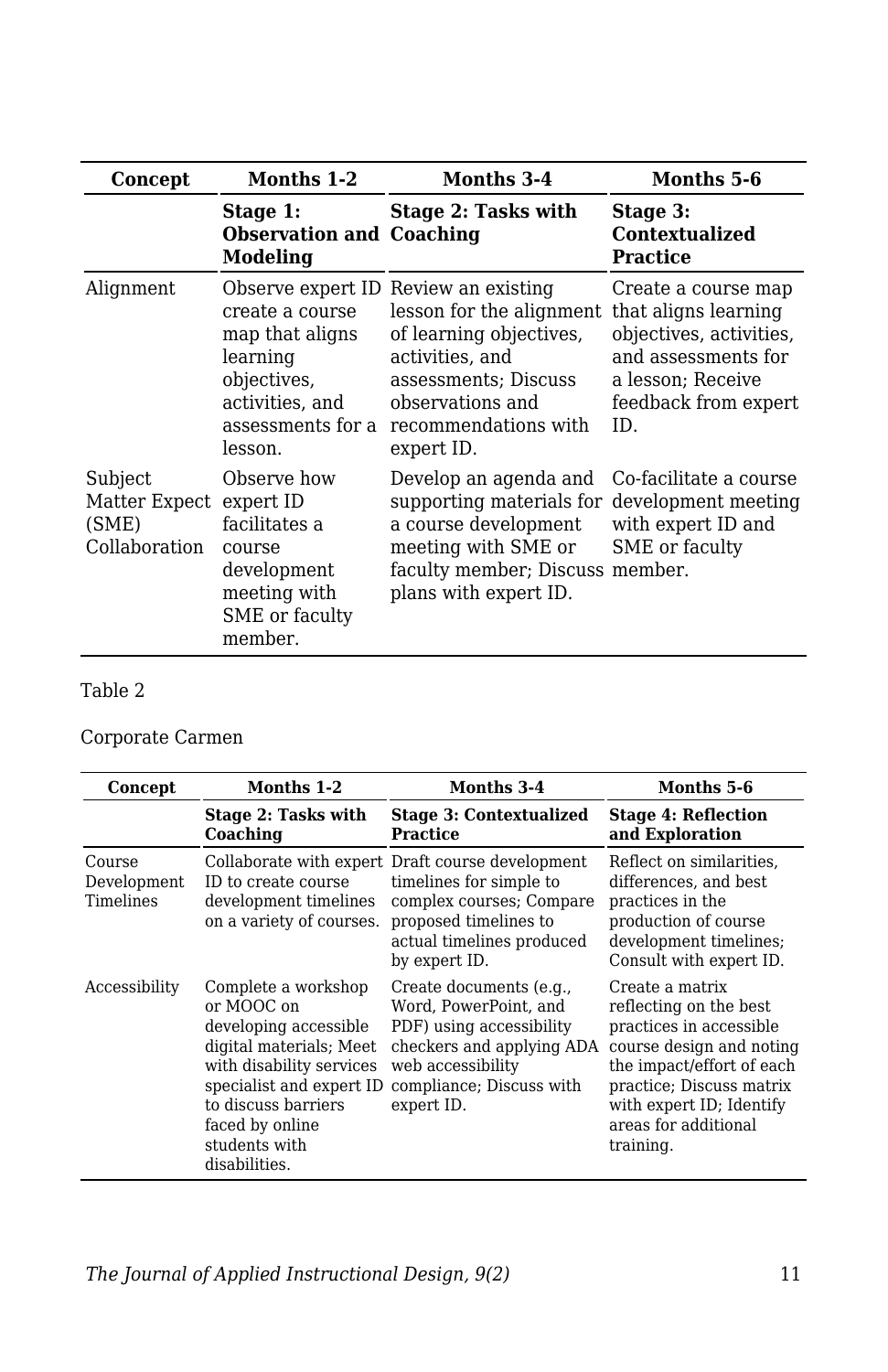The goal of varying Graduate Greg and Corporate Carmen's development timelines applies the concept of personalized learning for professional development.

## **Discussion**

The DIDA model was developed in response to the need for a detailed professional development pathway for novice IDs in higher education (Tracey & Boling, 2014). Unlike other academic roles, such as faculty and administrators, career growth for IDs is poorly defined. Coming from diverse backgrounds, many novice IDs are unaware of the competencies, opportunities, and tools of the trade needed to progress within their organization or the broader field of design. Each stage of DIDA helps to address this gap by providing novices with concrete ways to acquire the abstract knowledge and skills of an expert practitioner. Novice IDs benefit from the natural progression of the cognitive apprenticeship and increasing complexity of tasks beginning with *observation and modeling,* followed by *tasks with coaching*, *contextualized practice*, and ending with *reflection and exploration*.

One critically important feature of the DIDA model is its flexibility to be transferred across institutions and customized according to departmental structure and needs. The four stages of DIDA outline an iterative, rather than linear, process with multiple entry points for novice and semi-experienced IDs from non-academic contexts as illustrated in the cases of Graduate Greg and Corporate Carmen. Based on expert ID monitoring of progress, novice IDs can revisit entire stages or tasks within stages as needed. The task list, however, is not exhaustive or prescriptive and can easily accommodate advancements in educational research and technology (e.g., neuroeducation, changes to LMS). While the model was developed for IDs, it provides a foundation that can be modified for related fields such as instructional technology and faculty development.

The effective execution of the DIDA model relies upon several key factors, most importantly the availability of an expert ID, who can curate resources (Appendix B) and oversee the apprenticeship. DIDA would be best implemented in a mature design team setting with multiple experts to serve as coaches and mentors. As the expert and novice IDs maintain a close and ongoing relationship throughout the DIDA stages, administrative support is necessary for human resource allocation. The significant time commitment required of the expert ID may range from months to years. Therefore, administrators may consider adding apprenticeship responsibilities to the expert ID's job description. They may also distribute the expertise of senior team members across the stages, pairing the novice ID with multiple expert IDs. In addition to distributing the workload of instructional design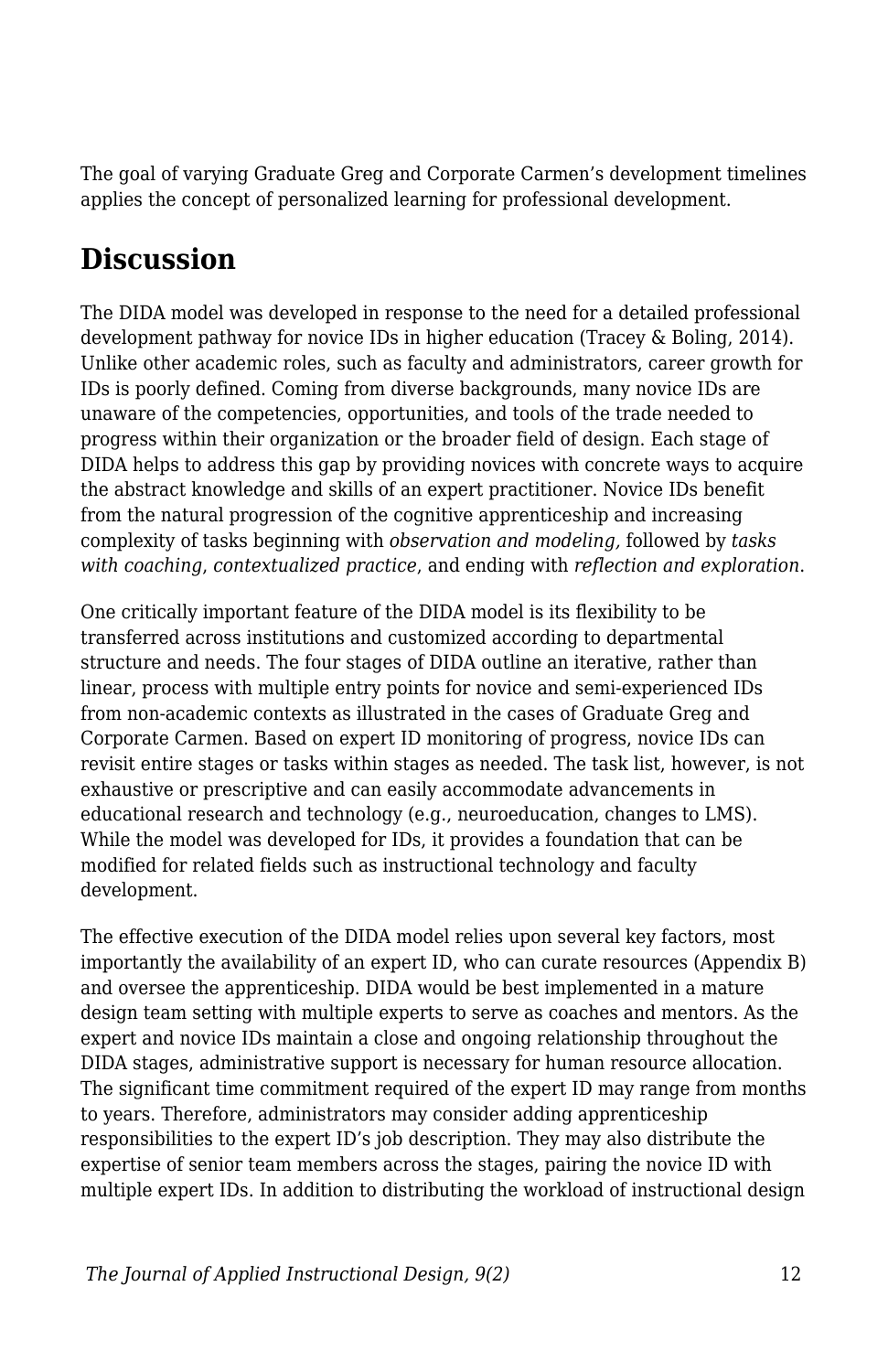development, expert IDs likely have different design specializations (e.g., copyright, accessibility, assessment) to share with the novice ID.

The DIDA model offers opportunities for future research on the training and development of IDs in higher education. Next steps might include piloting the DIDA continuum of tasks in partnership with several institutions of varying size and complexity. Collaborative feedback from partners could help to refine the most effective practices for instructional design development and confirm timelines for task completion. Ideally, new tasks would be identified and added to the model. Expert IDs' tracking of novices' progress across the four DIDA stages would provide documented examples of instructional design growth and the unique professional development pathways to expertise in the field. Case studies would be useful in exploring the application of DIDA. They might focus on comparing novice IDs of differing entry levels, team structures (e.g., centralized or decentralized), or delivery modes (e.g., face-to-face, online, hybrid). Further research could also involve developing tools to evaluate novice ID progress at varying stages (e.g., surveys, rubrics, self-assessments, interview protocols).

In conclusion, as higher education continues to experience an influx of novice IDs, greater attention is needed for organizing their professional development. The DIDA model provides a working framework for developing the knowledge and skills of the novice ID by utilizing internal resources.

### **References**

- Ashbaugh, M. L., & Piña, A. A. (2014). Improving instructional design processes through leadership-thinking and modeling. In *Design in Educational Technology* (pp. 223–247). New York, NY: Springer.
- Ambrose, S. A., Bridges, M. W., DiPietro, M., Lovett, M. C., & Norman, M. K. (2010). *How learning works: Seven research-based principles for smart teaching*. Philadelphia, PA: John Wiley & Sons.
- Bannan-Ritland, B. (2001). Teaching instructional design: An action learning approach. *Performance Improvement Quarterly*, *14*(2), 37–52.
- Bauer, T.N. (2012). *Onboarding new employees: Maximizing success*. SHRM Foundation's Effective Practice Guidelines Series.
- Beirne, E., & Romanoski, M. P. (2018). Instructional design in higher education: Defining an evolving field. *OLC Research Center for Digital Learning &*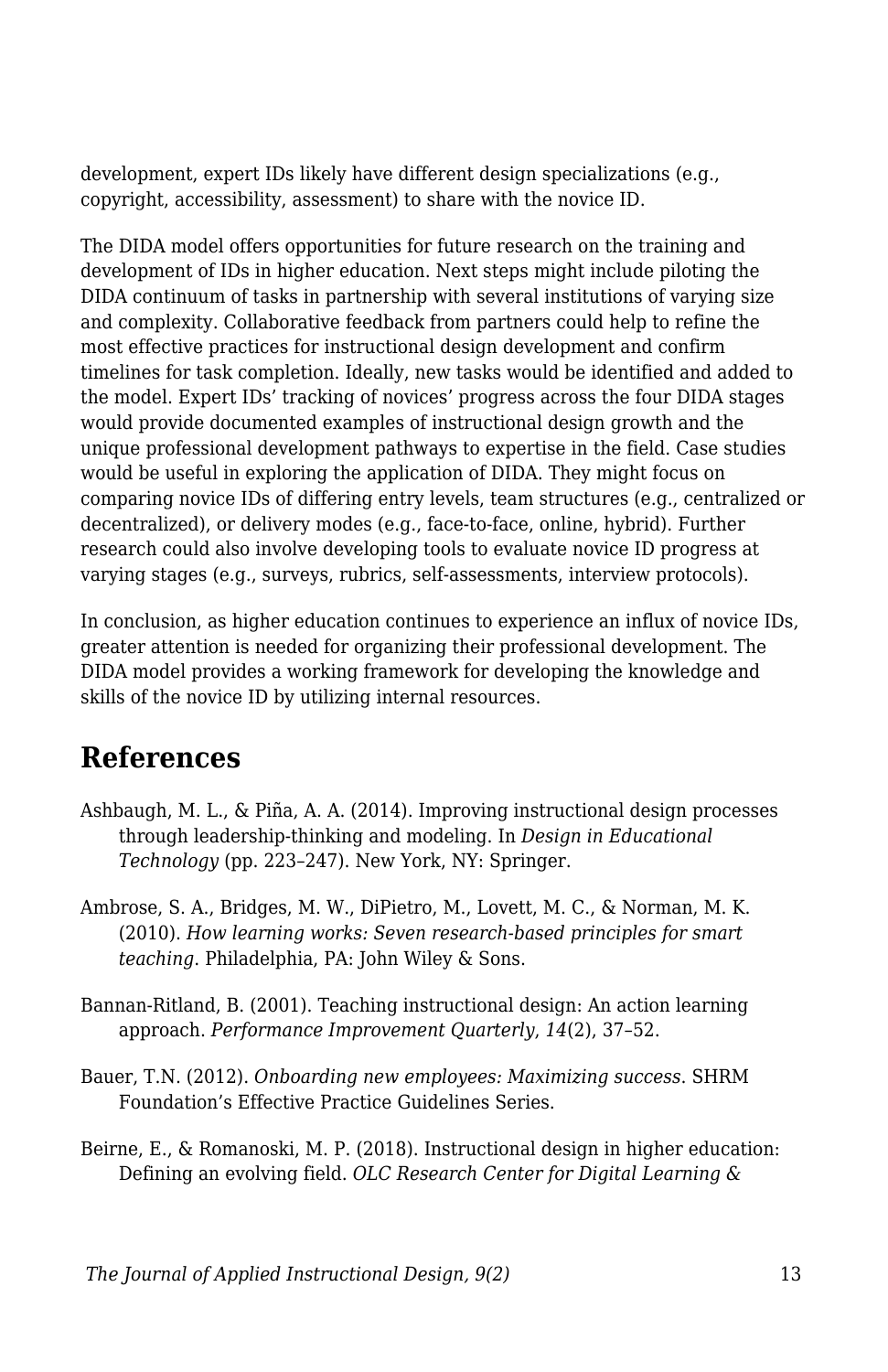*Leadership*, 1–9.

- Collins, A., Brown, J. S., & Newman, S. E. (1989). Cognitive apprenticeship: Teaching the crafts of reading, writing, and mathematics. In L. B. Resnick (Ed.), *Knowing, learning, and instruction: Essays in honour of Robert Glaser* (pp. 453–494). Hillsdale, NJ: Lawrence Erlbaum Associates.
- Denner, V.P., & Burner, K.J. (2008). The cognitive apprenticeship model in educational practice. J.M. Spector, M.D. Merrill, et al. (Eds.), *Handbook of Research on Educational Communications and Technology* (3rd ed.) pp. 425–439. Hillsdale, NJ: Lawrence Erlbaum Associates.
- Dickey, M. (2008). Integrating cognitive apprenticeship methods in a Web-based educational technology course for P-12 teacher education. *Computers and Education*, *51(2)*, 506–518.
- Ertmer, P. A., & Cennamo, K. S. (1995). Teaching instructional design: An apprenticeship model. *Performance Improvement Quarterly*, *8*(4), 43–58.
- Ertmer, P. A., Stepich, D. A., York, C. S., Stickman, A., Wu, X., Zurek, S., & Goktas, Y. (2008). How instructional design experts use knowledge and experience to solve ill-structured problems. *Performance Improvement Quarterly*, *21*(1), 17–42.
- Fong, J., Uranis, J., Edwards, M., Funk, C., Magruder, E.O., & Thurston, T.N. (2017, April 10). Instructional design and technology teams: Work experiences and professional development. *UPCEA eDesign Collaborative*. Retrieved from <http://upcea.edu/IDResearch>
- Ge, X., & Hardré, P. L. (2010). Self-processes and learning environment as influences in the development of expertise in instructional design. *Learning Environments Research*, *13*(1), 23–41.
- International Board of Standards for Training, Performance and Instruction. (2012). *Instructional designer competencies*. Retrieved fro[m http://ibstpi.org/](http://ibstpi.org/)
- Intentional Futures. (2016, April). Instructional design in higher education: A report on the role, workflow, and experience of instructional designers. *Intentional Futures*. Retrieved from [https://intentionalfutures.com](https://intentionalfutures.com/)

Kim, J. (2015, March 19). Instructional designers by the numbers. *Inside Higher Ed.* Retrieved from [https://www.insidehighered.com/blogs/technology-and-learning/instructional-d](https://www.insidehighered.com/blogs/technology-and-learning/instructional-designers-numbers)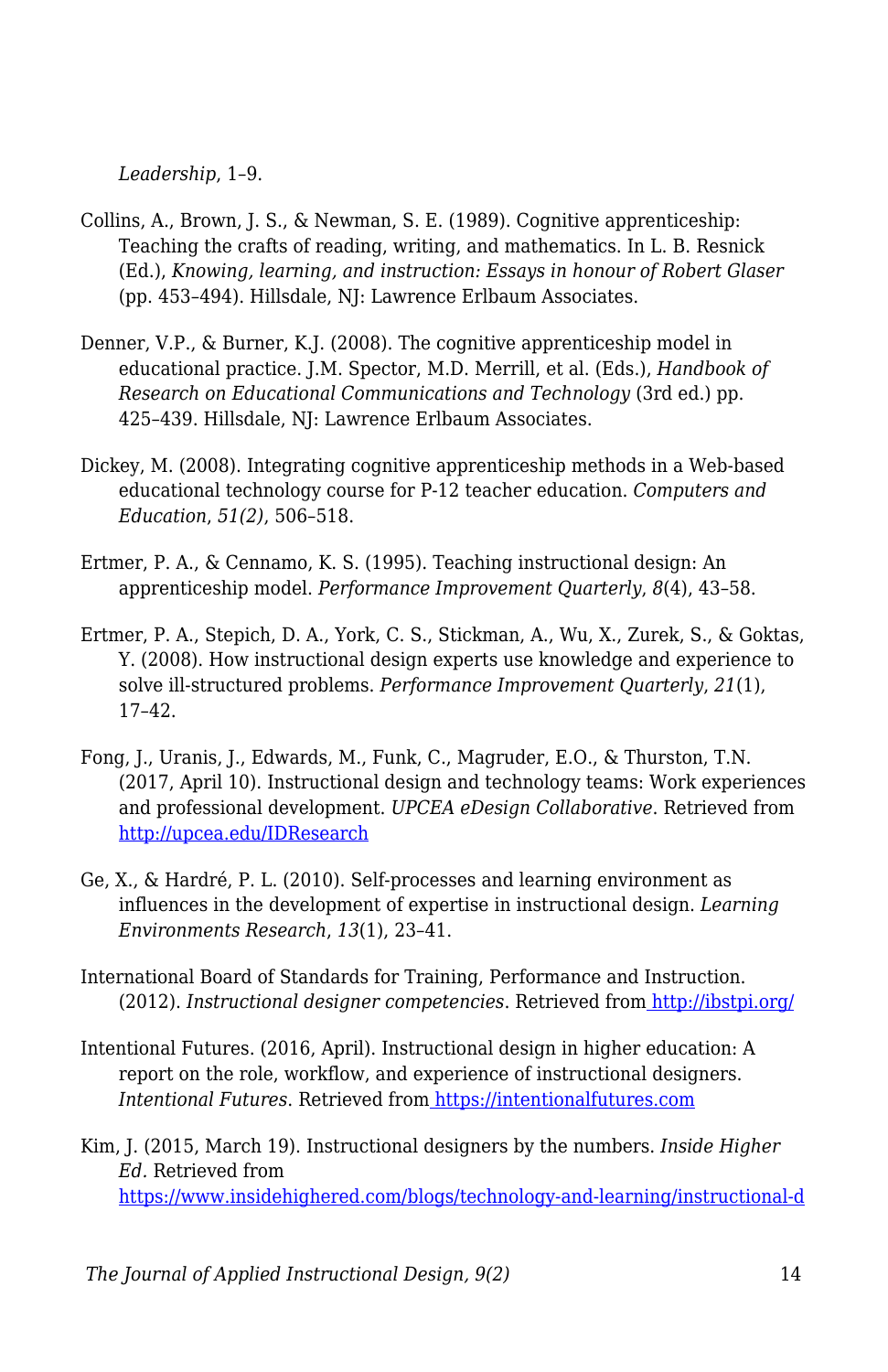[esigners-numbers](https://www.insidehighered.com/blogs/technology-and-learning/instructional-designers-numbers)

- Kirschner, P., Carr, C., Van Merriënboer, J., & Sloep, P. (2002). How expert designers design. *Performance Improvement Quarterly*, *15*(4), 86–104.
- Kumar, S., & Ritzhaupt, A. (2017). What do instructional designers in higher education really do? *International Journal on E-Learning*, *16*(4), 371–393.
- Lave, J., & Wenger, E. (1990). *Situated learning: Legitimate peripheral participation.* Cambridge, UK: Cambridge University Press.
- Manathunga, C. (2007). Supervision as mentoring: The role of power and boundary crossing. *Studies in Continuing education*, *29*(2), 207–221.
- Perez, R. S., Johnson, J. F., & Emery, C. D. (1995). Instructional design expertise: A cognitive model of design. *Instructional Science*, *23*(5-6), 321–349.
- Pousa, C., & Mathieu, A. (2010). Sales managers' motivation to coach salespeople: An exploration using expectancy theory. *International Journal of Evidence Based Coaching and Mentoring*, *8*(1), 34–50.
- Ritzhaupt, A. D., & Kumar, S. (2015). Knowledge and skills needed by instructional designers in higher education. *Performance Improvement Quarterly*, *28*(3), 51–69.
- Schön, D. (1983). *The reflective practitioner: How practitioners think in action*. London, England: Temple Smith.
- Stefaniak, J. E. (2017). The role of coaching within the context of instructional design. *TechTrends*, *61*(1), 26–31.
- Sugar, W. (2014). Development and formative evaluation of multimedia case studies for instructional design and technology students. *TechTrends*, *58*(5), 36–52.
- Tate, E. (2017, April 12). Instructing instructional designers. Inside Higher Education.
- Tracey, M. W., & Boling, E. (2014). Preparing instructional designers: Traditional and emerging perspectives. In *Handbook of Research on Educational Communications and Technology* (pp. 653–660). New York, NY: Springer.

Villachica, S. W., Marker, A., & Taylor, K. (2010). But what do they really expect?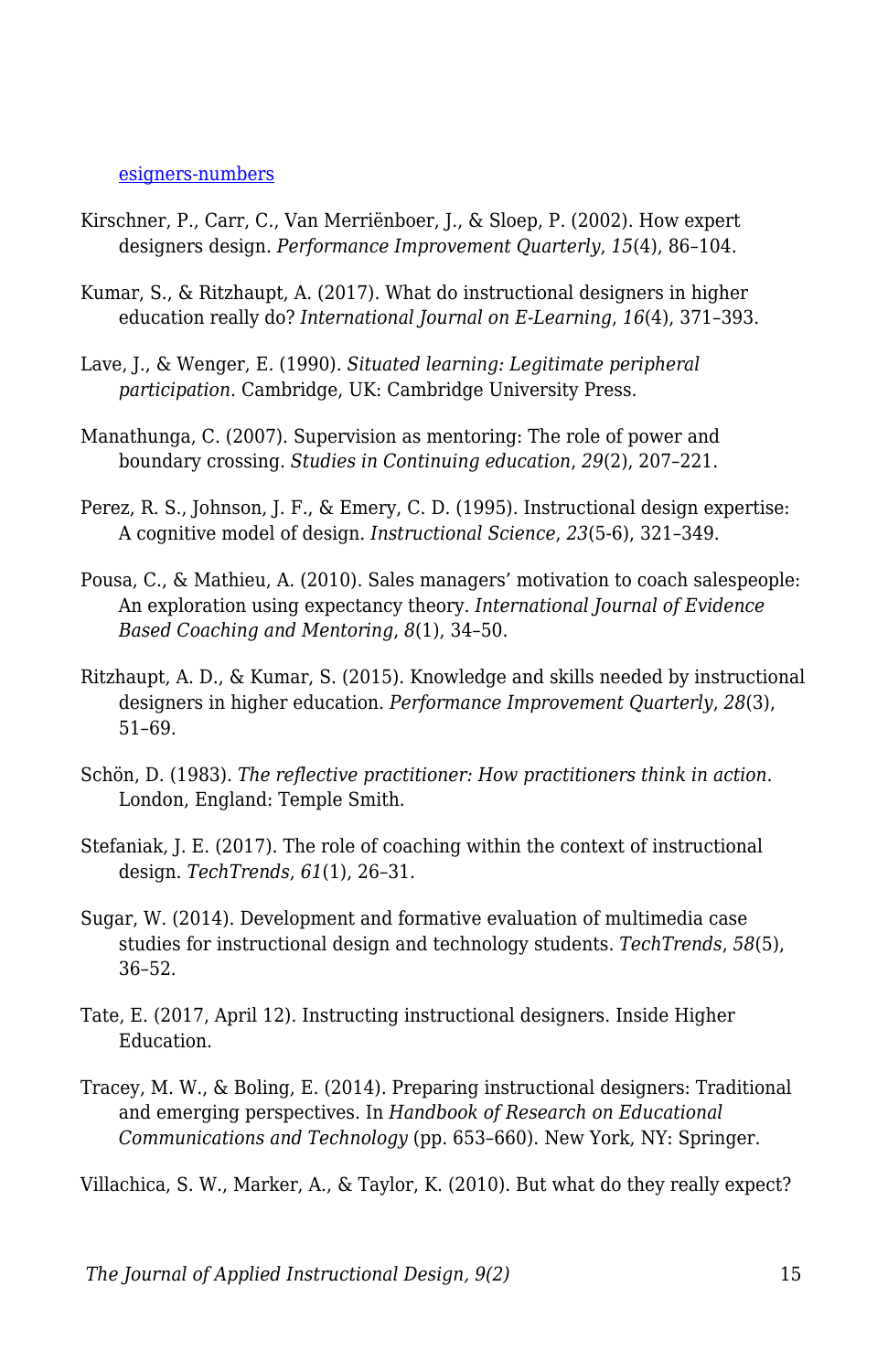Employer perceptions of the skills of entry-level instructional designers. *Performance Improvement Quarterly*, *22*(4), 33–51.

- Vu, P., Meyer, R., & Cepero, J. (2016). Models of administration for online learning programs in the US higher education institutions. *Journal of Applied Educational and Policy Research*, *2*(1).
- Vygotsky, L.S. (1978) *Mind in society: The development of higher psychological processes*. Cambridge, MA: Harvard University Press.

Wiggins, G. (2017, August 26). 7 Key characteristics of better learning feedback, *Teach Thought*. Retrieved from [https://www.teachthought.com/pedagogy/7-key-characteristics-of-better-learni](https://www.teachthought.com/pedagogy/7-key-characteristics-of-better-learning-feedback/) [ng-feedback/](https://www.teachthought.com/pedagogy/7-key-characteristics-of-better-learning-feedback/)